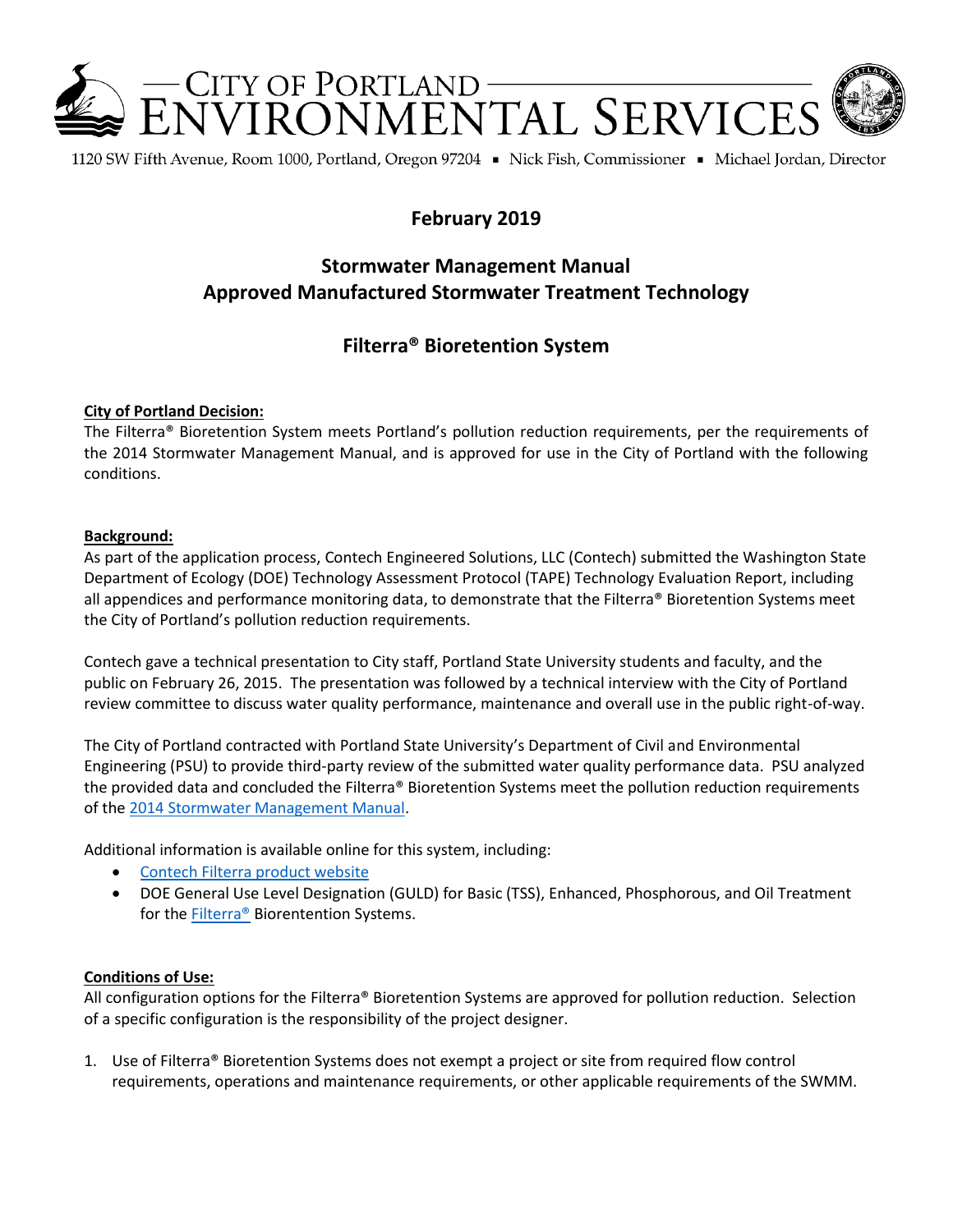- 2. For use in the public right-of-way, the following conditions must be met:
	- Units must meet City of Portland street design requirements, including but not limited to H-20 vehicle load rating, non-slip surface, and American with Disabilities Act tolerances specific to surface grates or vault lids.
	- The O&M Plan must call for an assessment during the two-year warranty period of project-specific maintenance and watering requirements, including frequency.
	- The following Zone 8 or Northwest region plants are allowed:
		- o Big -Pod Ceanothus Ceanothus megacarpus
		- o Buttonbush Cephalanthus occidentalis
		- o Cherry, Purpleleaf Sand Prunus x cisterna
		- o Coyote Bush Baccharis pilularis ssp. Consanquinea
		- o Euonymus, Chollipo Euonymus japonicus 'Chollipo'
		- o Euonymus, Winged (Burning Bush)- Alatus 'compactus'
		- o Fringe Tree, White Chionanthus virginicus
		- o Hawthorn, Yedda 'Majestic Beauty' Raphiolepis umbellata
		- o Heavenly Bamboo Nandina domestica (non-fruiting varieties)
		- o Holly, Inkberry Ilex glabra
		- o Holly, Meserve Ilex meservae
		- o Holly, Winterberry Ilex verticillata
		- o Lilac, Dwarf Syringa meyeri
		- o Magnolia Star Magnolia stellate
		- o Willow, Japanese tree form Salix integra 'Hakuro Nisjiki'
- 3. Contech-certified providers must be utilized for activation, inspection and maintenance of the system.

#### **Project Designer Responsibilities:**

- 1. Ensuring that the conditions of use are met.
- 2. Ensuring that the project meets all applicable requirements of the Stormwater Management Manual, such as the Stormwater Infiltration and Discharge Hierarchy, in order to use Filterra® Bioretention Systems.
- 3. Ensuring that the design and installation of the units are appropriate for the project goals, site conditions, long-term maintenance requirements, and any other site-specific design requirements on private property or for use in the public right-of-way.
- 4. Sizing units to meet the current Stormwater Management Manual presumptive design approach and pollution reduction requirements. The pollution reduction capacity is flow-based and assumes a treatment flow intensity of 0.19 inches per hour and a 0.90 runoff coefficient using the Rational Method with a treatment rate of 100 inches per hour. The treatment capacity for Filterra® units are provided in Table 1.